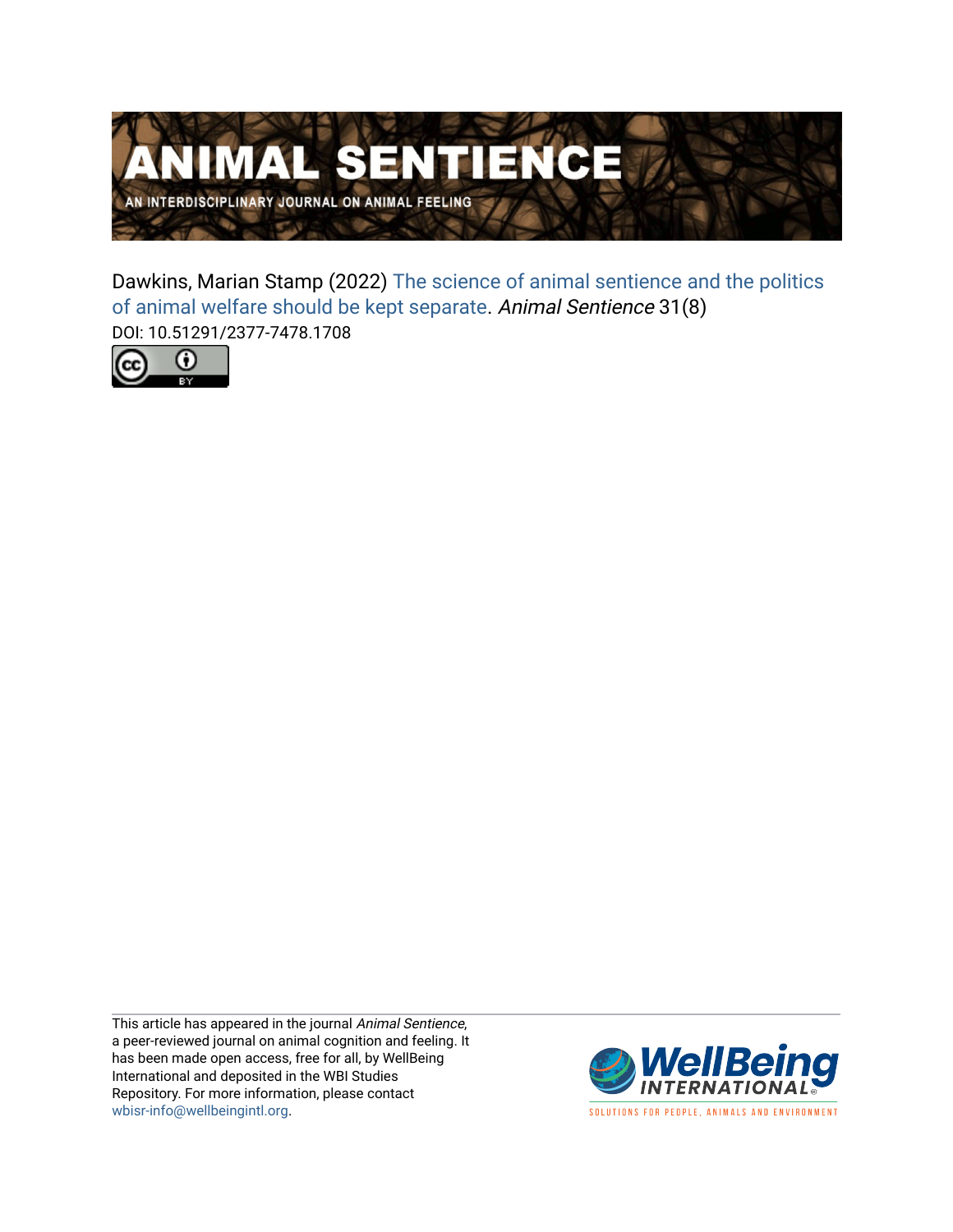# **The science of animal sentience and the politics of animal welfare should be kept separate**

Commentary on **[Rowan et](https://www.wellbeingintlstudiesrepository.org/animsent/vol6/iss31/1/) al**. on *Sentience Politics*

#### **Marian Stamp Dawkins**

Department of Biology, University of Oxford, UK

**Abstract**: Although linked historically by Rowan et al., the scientific study of animal sentience and political campaigns to improve animal welfare should be kept separate, for at least two reasons. First, the separation makes it clear that standards of evidence acceptable for ethical or political decisions on animal welfare can be lower than those required for a rigorously scientific approach to animal sentience. Second, it helps to avoid confirmatory bias in the form of giving undue weight to results that are in line with pre-conceived ideas and political views.

> **[Marian Stamp Dawkins](mailto:marian.dawkins@zoo.ox.ac.uk)** is Professor of Animal Behaviour at the University of Oxford and has a long history of research in animal welfare with a particular focus on the animal's own point of view. Her books include *Animal Suffering* (1980), *Why Animals Matter* (2012) and *The Science of Animal Welfare* (2021). **[Website](https://mariandawkins.wixsite.com/mysite)**



#### **1. Science and politics**

Animal sentience – particularly the capacity to feel pain – is so closely tied up with the ethics of how we should treat animals that it is easy to think that a scientific evaluation of the evidence for animal sentience is the same as an ethical evaluation of animal welfare itself. But they are not the same. The belief that non-human animals are sentient – that is, capable of consciously experiencing suffering, pain and pleasure - is of, course, the reason many people believe that animal welfare is important (Singer, 1975, 1990; Duncan, 1981, 1996; Dawkins, 1990; Mellor, 2019). However, the question of whether animals *are* sentient is a factual matter while the question of *how sentient beings should be treated* is a matter of ethics and policy-making. One is a question of science (what is the case), the other is a question of morality and politics (what we ought to do about it). They can and should be dealt with quite differently. Whereas Rowan et al. (2021) tie the two together in a valuable historical overview, their target article blurs this distinction in a way that is potentially misleading.

The reason the science of animal sentience and the politics of animal welfare need to be kept separate (while acknowledging their obvious links) is that they raise two different questions that have to be answered in very different ways. The process of arriving at a scientific conclusion involves looking at all the available evidence and evaluating every single one of the objections that have been raised. If there is evidence that does not quite fit a current hypothesis, it needs to be investigated, not ignored. Scientists are not (or should not be) afraid to say "We don't know". In the case of animal sentience, there is a great deal we do not know (Carruthers, 2019; Dawkins, 2012, 2021).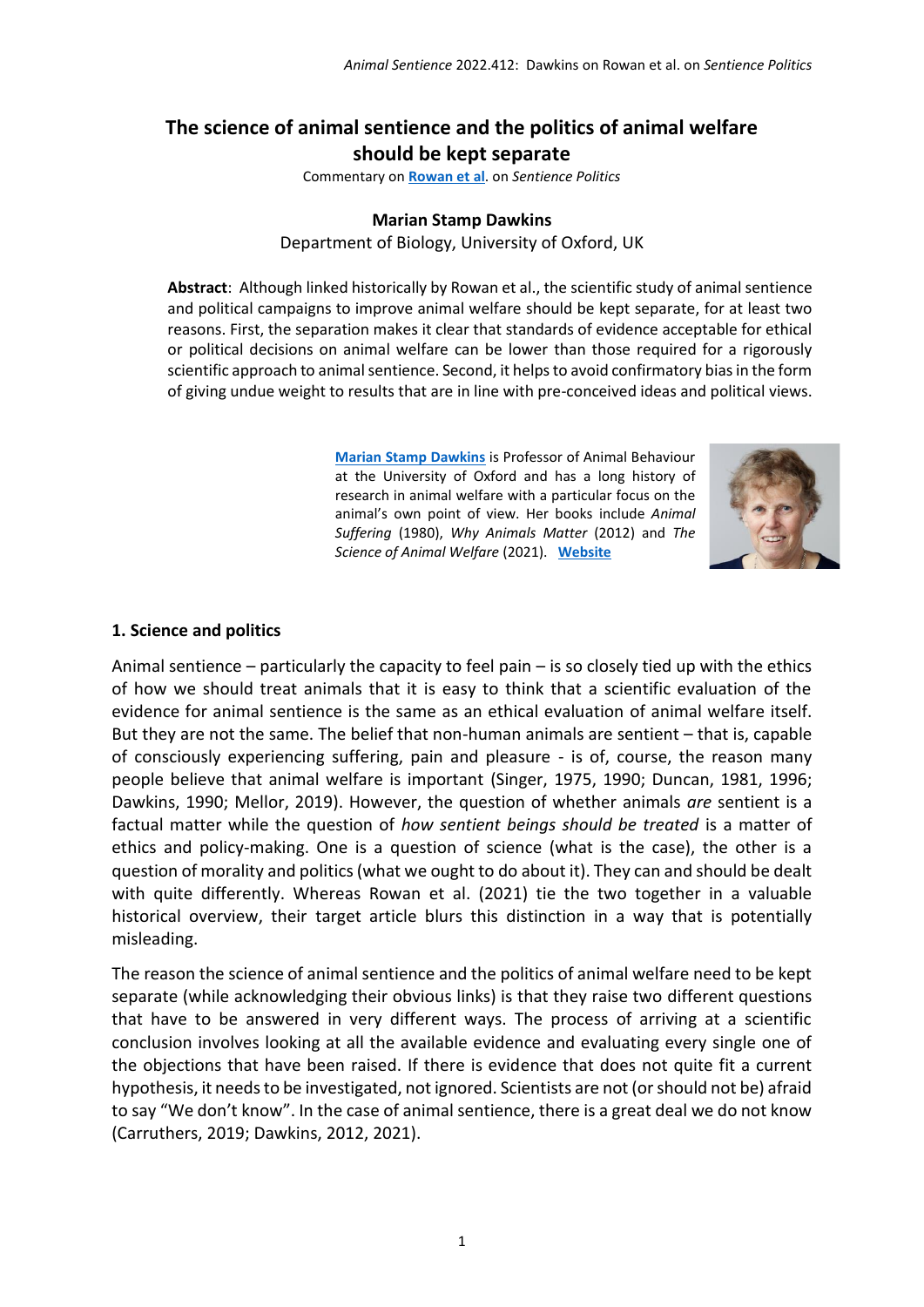The process of arriving at a political policy, on the other hand, often means ignoring doubts even to the point of being impatient with scientists who keep emphasizing the uncertainties of what is known. Many people are already so convinced that animals are sentient beings that they see no need to wait for any more evidence before wanting laws and regulations to protect them. In other words, the standards of evidence for political decisions can be much lower than those in science. Birch (2017) made this view explicit by proposing the Animal Sentience Precautionary Principle or ASPP, as follows:

*"ASPP: Where there are threats of serious, negative animal welfare outcomes, lack of full scientific certainty as to the sentience of the animals in question shall not be used as a reason for postponing cost-effective measures to prevent those outcomes*."

Birch justifies this use of uncertain evidence on the grounds that errors due to wrongly assuming lack of sentience in animals who are sentient are far more serious than errors due to wrongly assuming sentience in animals that are not. It is important to note here, however, that this is an ethical judgement, not a scientific one. Birch is advocating a lower standard of evidence for political decisions than for scientific ones, but the view that animals should be given the benefit of the doubt in the face of uncertainty about their sentience does not make it factually more likely that they actually are sentient. It simply reduces the strength of scientific evidence that is considered necessary in the moral calculus of how to treat animals.

It is in this light that recent 'declarations' about animal sentience discussed by Rowan et al. should be seen, not as the last word on conclusions reached with the highest scientific standards but as statements to the effect that, in the view of certain people, enough is now known for policy-makers to go ahead and pass legislation on the basis of lower standards of evidence. For example, the Cambridge Declaration on Consciousness (2012) states:

"*non-human animals have the neuroanatomical, neurochemical, and neurophysiological substrates of conscious states along with the capacity to exhibit intentional behaviors... Nonhuman animals, including all mammals and birds, and many other creatures, including octopuses, also possess these neurological substrates."* 

This goes way beyond what the scientific evidence currently shows us. We do not actually understand what the 'neurological substrates that generate consciousness' are in any animal, human or non-human (Koch et al., 2016; Blackmore and Troscianko, 2018), and we certainly have no way of showing that these are present in octopuses. The declaration is thus a leap of faith, not a statement of scientific fact. And declaring something to be true beyond the available evidence does not constitute more evidence.

### **2. Politics and confirmational bias**

There is another danger in bringing political views about animal welfare into scientific discussions about animal sentience, which is the damage this can do to science itself. As it is, scientific results are already threatened by various kinds of potential confirmational biases (giving more weight to facts that support what is already believed than to facts that go against it; Nickerson, 1998; IoannidIs et al, 2014, Bishop 2019). The last thing the scientific study of animal sentience needs is yet another bias in the form of pressure to give the benefit of the doubt to uncertain evidence on the grounds that to do so would strengthen the argument for giving more legal protection to animals or because it is in line with the views of a campaigning organization.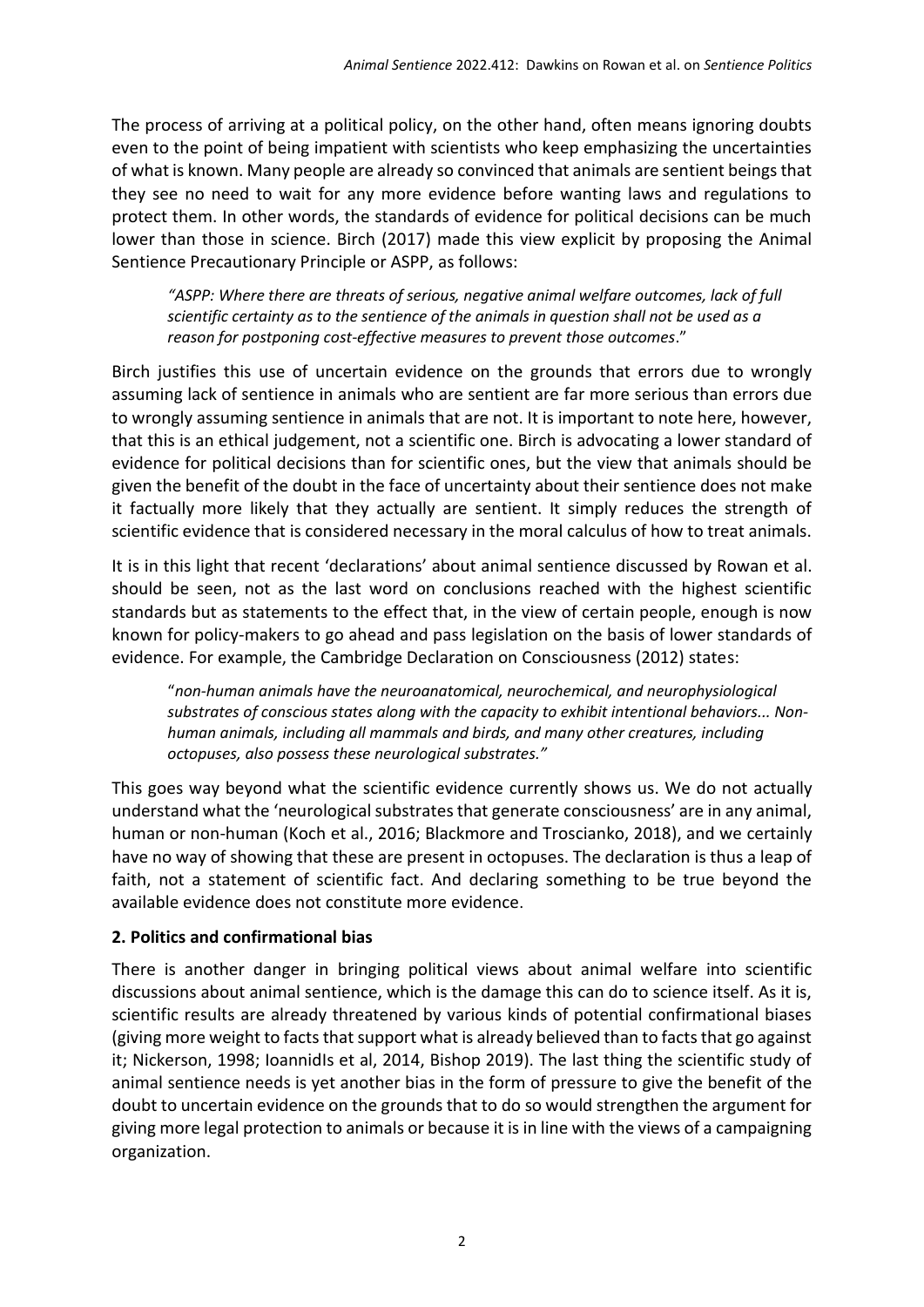To maintain the scientific integrity of the study of animal sentience, therefore, it is more than ever important to maintain the distinction between science and policy-making. Both are valid endeavours in their own right. Both have a place in society; and at their best they feed off each other by challenging the other's assumptions. But they are different processes, with different aims, different criteria for success or failure and, crucially, very different views about standards of evidence.

In fact, science and policy-making are so different that it is quite possible to believe (as I do) that, morally, animals should be given the benefit of the doubt and their welfare should be protected, whilst also believing, at the same time, that scientifically, doubts should be given no benefits whatsoever and that every uncertainty should be uncovered and fully investigated. There is nothing contradictory about accepting lower standards of evidence for ethical or policy decisions than we do for scientific facts. What is unacceptable is to pretend that we know more than we do about animal sentience because it would fit better with what is believed already or would lend support to a political campaign. It is a matter of scientific integrity not to claim more than the evidence shows.

## **3. Conclusions**

As Rowan et al. show, 'weight of evidence' and 'benefit of the doubt' arguments are increasingly accepted as good enough for answering the ethical question of animal sentience, namely, 'how *ought* sentient beings to be treated?'. But the more scientific questions such as which animals are sentient, how sentience arises from nervous tissue, how it evolved – these questions still remain to be answered. Finding answers to them will not be helped by asserting at the outset that this or that animal is sentient because the European Union or the UK Parliament has declared that they are. If we really want to understand animal sentience, we need to maintain scientific rigour, and that means emphasizing what we do not know and resisting the temptation to confuse moral with scientific certainty. Evidence-based policy is a desirable goal but policy-based evidence is not.

It is one thing to declare that animals are sentient, persuade people to sign petitions that they are, and, with enough public support, get this into legislation. But we should not confuse the standards of evidence that are necessary to make progress in that most difficult of all subjects – sentience – with the much lower standards of evidence that can satisfy the public or policy makers. Rowan et al. have made an important contribution to the parallel histories of animal sentience and animal welfare but by appearing to want to reduce scientific standards in the interests of their own ethical and political views, they have done a disservice to science and blurred an important distinction between science and politics.

### **References**

Birch, J. 2017. [Animal sentience and the precautionary principle.](https://doi.org/10.51291/2377-7478.1200) *Animal Sentience* 16(1) Bishop, D. 2019. [Rein in the four horsemen of irreproducibility.](https://media.nature.com/original/magazine-assets/d41586-019-01307-2/d41586-019-01307-2.pdf) *Nature* 568:438.

Blackmore, S. and Troscianko, E.T. 2018. *Consciousness. An Introduction*. 3rd edition. Routledge.

[Cambridge Declaration](https://fcmconference.org/img/CambridgeDeclarationOnConsciousness.pdf) on Consciousness (2012)

Carruthers, P. 2019. *Human and Animal Minds*. Oxford University Press.